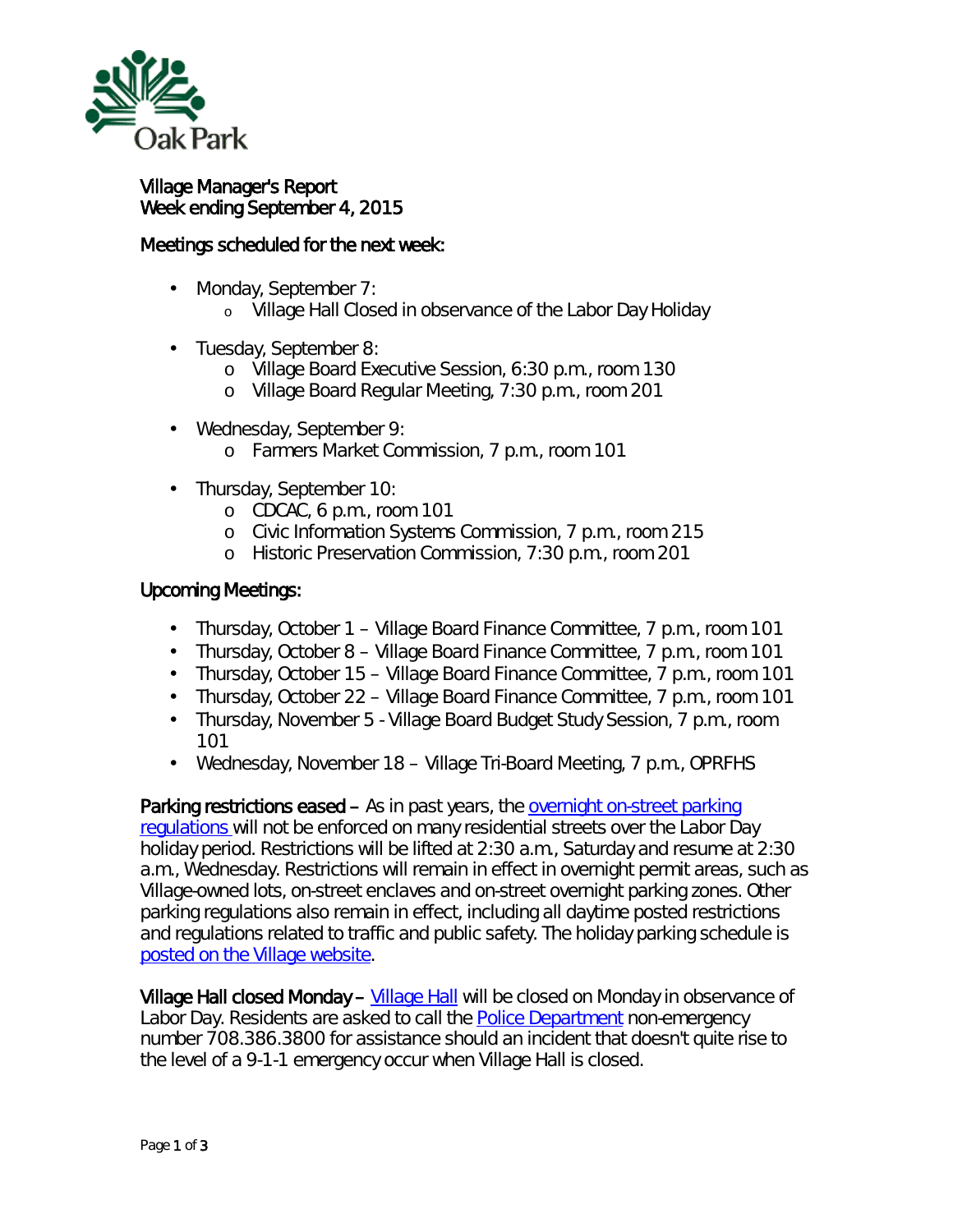Refuse collections delayed – [Refuse, recycling and yard waste collection services](http://r20.rs6.net/tn.jsp?f=001z6TR_BhTGu_LJC0riolykkl-S9c4-v80J4K4RQCXSkLh-oDkOOZBfrJK-_Ji3V49zFOj-Re8DWDDUvYPok4bC87CRYt7qoKHbgb4cSfccvY_EFKFugKQcGnT3iDQOA2Ts3RlFfjMcUY6ZJfSwKJbXUh9Ewizv5RUtjhd5d0hCkn7slShdId2opCZkSAVKomtLH__ih8DPPL08L1oWU68KMqnFV-Dq3Auwa9XKqvmbXe8jG2NIbhVw3lf95cjMh0hZMnzPcqBOegmyll-lYjmFR-4ijgOGxJ2H9szkXjPsncRpOdDCXMWV5DAY2VN9VZ4BakCyWYNNjI=&c=xTdKJiOFCcKV3PgP9hgjVdAggpcPuYV1J-CdyAO2tBFUf6J6ETnC5Q==&ch=N3YGH-xEI1Y5K7O-gNY9ZOSy3h1i2Jdffzufq9INHMXsRwnXcxUbTg==) will be delayed by the Labor Day holiday. Monday's regular pick-up and all subsequent collections of the week will be delayed one day.

Zoning review website up and running – As the Village continues the first comprehensive review of its zoning regulations since 2002, property owners can follow the progress via a dedicated website at [www.oakparkzoning.com.](http://r20.rs6.net/tn.jsp?f=001z6TR_BhTGu_LJC0riolykkl-S9c4-v80J4K4RQCXSkLh-oDkOOZBfsdANBvRl3hnYds0fCbSWYjSxwuhx3cQKu0yBxMbCPDoK-qCn8Yu_tJZlqv6UoEcPS8JuJ0wKlmHkQzwRcCoUhADrFptgbjomfq-09YEaqzuYy-9Ja8rhZPzXP_E0_Yfq5Y4hba3n-exbaBFUxpSCyGDeH_ewiSV_h3jzejQR-5zV4e6hi0ZZfHu7iU1USlEePCjNN2F2D1pYcmmywe3toLGNWznZdn0CZme1kk4ETy4&c=xTdKJiOFCcKV3PgP9hgjVdAggpcPuYV1J-CdyAO2tBFUf6J6ETnC5Q==&ch=N3YGH-xEI1Y5K7O-gNY9ZOSy3h1i2Jdffzufq9INHMXsRwnXcxUbTg==) Presentations and reports will be posted and public comments accepted on the site. The goal of the review is to better align local zoning laws with recommendations in Envision Oak Park, the community's long-range [comprehensive plan](http://www.oak-park.us/village-services/planning/comprehensive-planning) adopted last year. More details on the zoning review are [posted on the Village website.](http://www.oak-park.us/news/comprehensive-zoning-review-underway)

West Nile Virus threat continues – With two deaths related to West Nile Virus confirmed in Illinois, state and local public health officials are cautioning residents not to become complacent and to continue taking precautions to prevent being bitten by mosquitoes. The virus has been found in mosquito pools collected in traps in north and south Oak Park, and one of the deaths occurred in Cook County. The [Desplaines](http://www.desplainesvalleymad.com/)  [Valley Mosquito Abatement District](http://www.desplainesvalleymad.com/) had sprayed for adult mosquitos by this time last year, but has not announced any plans to spray here so far this year. More information on prevention is posted at [www.oak-park.us/fightthebite.](http://r20.rs6.net/tn.jsp?f=001z6TR_BhTGu_LJC0riolykkl-S9c4-v80J4K4RQCXSkLh-oDkOOZBfl5ggUEkDpj2jtyhwKpuKHHEo-4lJFER6ojcO4vzoCgx9nX4PgRlAQqLeZU9jZUfHpYcY3kAdisno7Lo-Koe2FUYVd8UDRidBDMr7xBfhgSOXym9ZQw1ip55JcHNvGjQhqWwO5gfD8g4HwQDikTtcw_7I0RQZq6uLLzBvZCTaXm8IAXY8KeIPO0vgsrITpbuRlRYCXRqucDmOez4c4WyS0XYw9HFVTBU_KzN_KbHpf--ogUtWd_W3WiRWNk3UOKy1TAa3kye7cZqeDG0SsbESPNK-qjZkPKFLES_gOLLhF1j&c=xTdKJiOFCcKV3PgP9hgjVdAggpcPuYV1J-CdyAO2tBFUf6J6ETnC5Q==&ch=N3YGH-xEI1Y5K7O-gNY9ZOSy3h1i2Jdffzufq9INHMXsRwnXcxUbTg==)

Ridgeland Avenue reopens – Ridgeland Avenue reopened to traffic Tuesday between Chicago Avenue and Division Street. The first layer of new asphalt has been placed, with the final layer scheduled to be installed next week. The sewer contractor expects to complete the drainage improvements at Taylor Park just north of Division Street by the end of next week.

Officer wins state education award – Police Officer Kevin Collins, a school resource officer who works in Brooks Middle School, has been selected to receive an award of excellence from the Illinois State Board of Education's *Those Who Excel* recognition program. The program honors individuals who have made significant contributions to the state's elementary and secondary schools. Kevin was nominated by the teachers and administrators he works with every day at Brooks, which speaks to the respect he has earned on the job.

Fire Department report – Oak Park's firefighter/paramedics responded to 610 calls for service in August, with demand on track to exceed 2014's record year. Calls for emergency services continued to dominate the activity statistics, with 389 calls representing 64 percent of the total calls in August. Crews also responded to 100 alarms initiated (16 percent), 91 general service calls (15 percent), 25 fire/hazardous conditions calls (4 percent) and three other types of calls (1 percent). Contact was made with 438 patients in August. Of the 294 patients requiring transport to a medical facility, 161 needed advanced life support services. Turnout and travel times averaged five minutes and six seconds, well below the six-minute industry standard. Crews responded to 11 fires in August, the most significant in the pharmacy of the Walgreens on Roosevelt Road, which sustained localized smoke damage, but was quickly extinguished before the sprinklers activated.

Page 2 of 3 Capital improvements update – Water and sewer improvement projects near Whittier and Holmes schools were completed in time for the first day of school. Sod has since been installed on the parkway between Augusta and Thomas streets, and the final